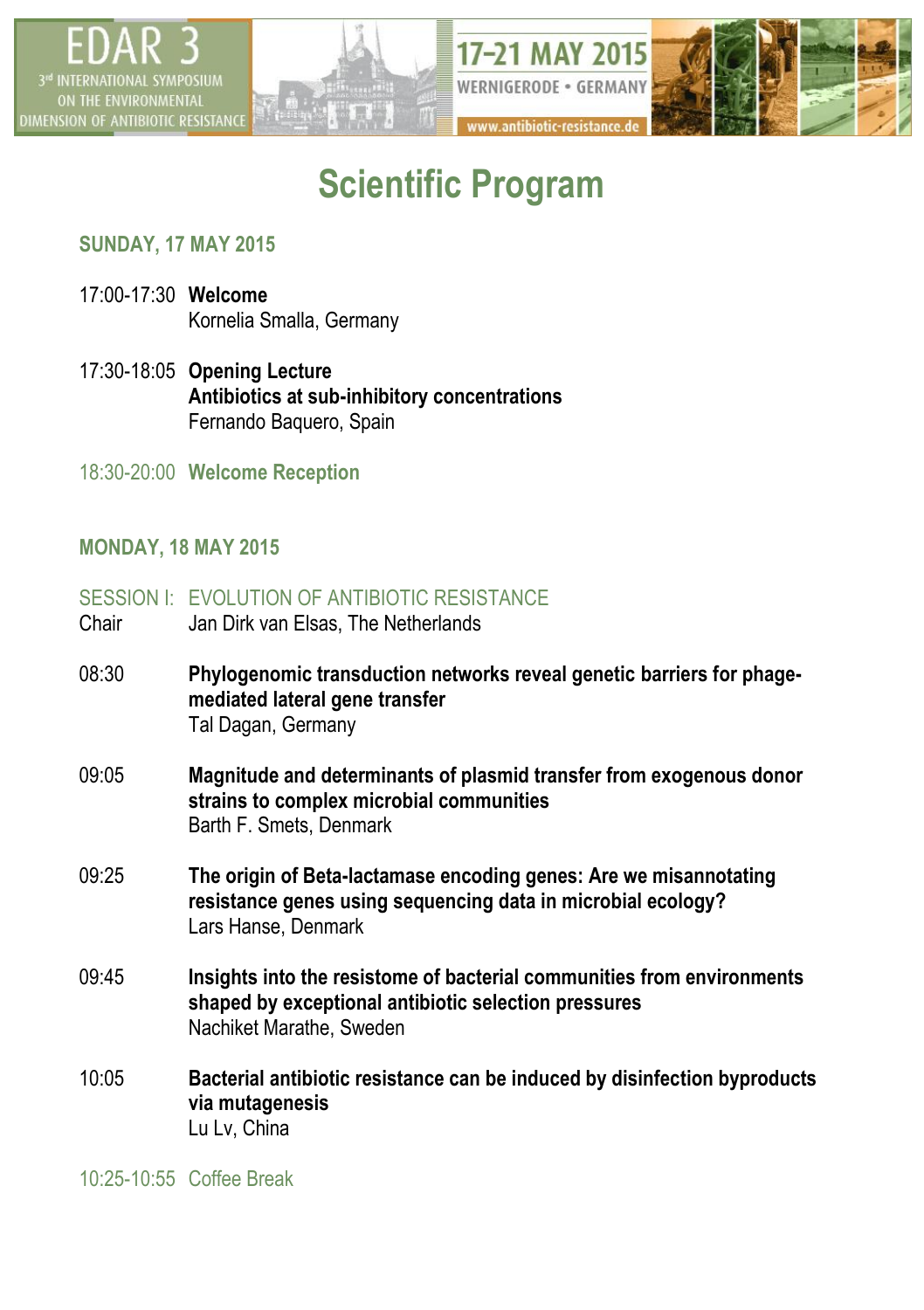

# **MONDAY, 18 MAY 2015**

# SESSION II: MOBILIZING ANTIBIOTIC RESISTANCE GENES THROUGH ANTHROPOGENIC USE OF ANTIBIOTICS

- Chairs Steve Djordjevic, Australia Amy Pruden, United States
- 10:55 **Xenobiotics, xenogenetics and evolution: Tracking antibiotic resistance from environment to clinic, and back again** Michael Gillings, Australia
- 11:30 **Class 1 integrons as markers of antibiotic resistance** Will Gaze, United Kingdom

# 11:50-13:00 Lunch Break

- 13:00 **Antibiotic use selects for strains with increased permissiveness for broadhost-range resistance plasmids within a local population** Holger Heuer, Germany
- 13:20 **Turn up the signal – wipe out the noise: Gaining insights into antibiotic resistance of bacterial communities using metagenomic data** Johan Bengtsson-Palme, Sweden
- 13:40 **Dissemination of tetracycline resistance genes from a convential dairy farm via manure into field soil** Dana Elhottova, Czech Republic
- 14:00 **What's the road to resistance? 15 years of antibiotic molecules application to farm soil do not significantly increase resistance genes abundance.** Joseph Nesme, Germany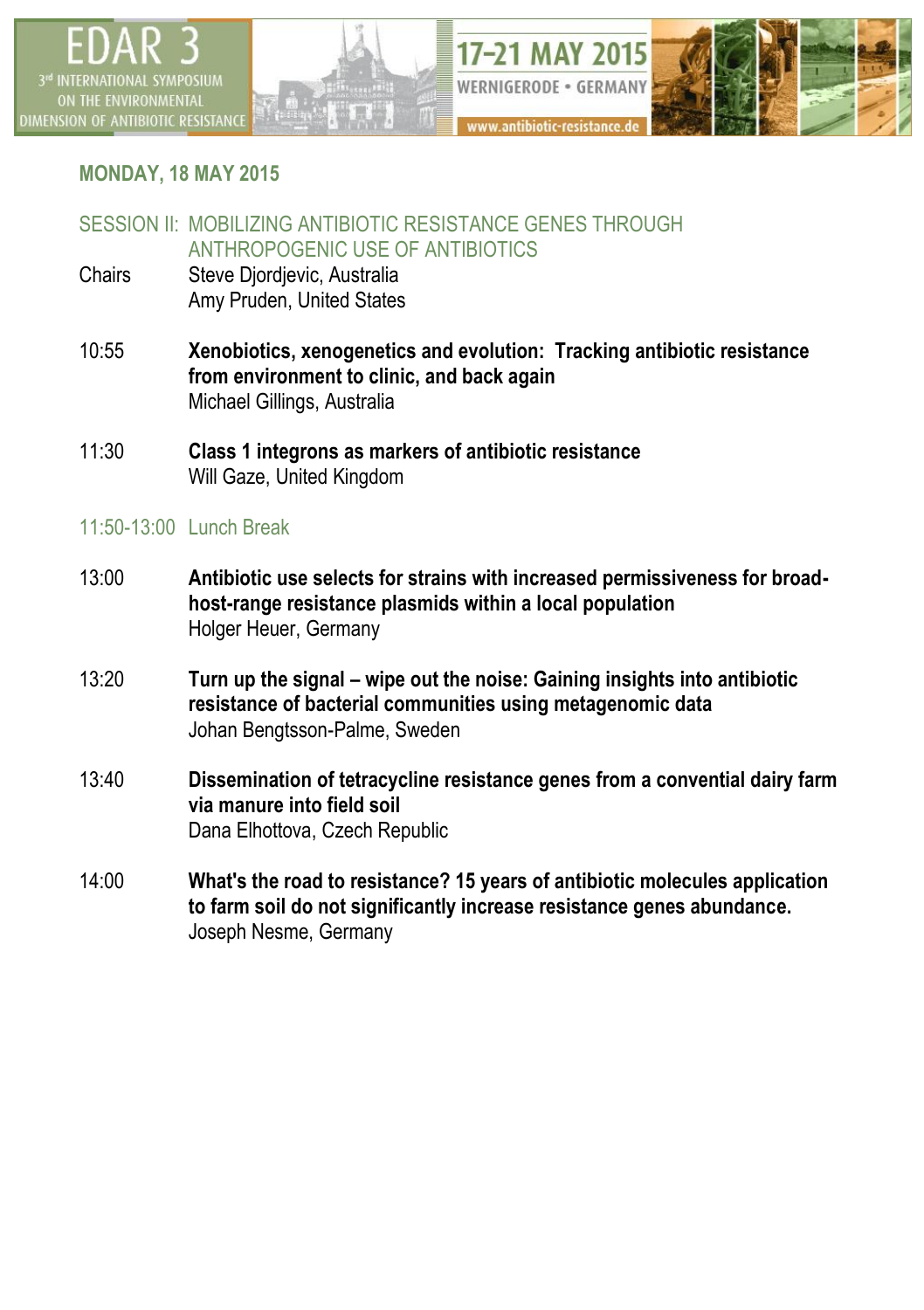



# **MONDAY, 18 MAY 2015**

#### SESSION III: MOLECULAR STUDIES REVEAL LINKS BETWEEN THE HOSPITAL AND THE ENVIRONMENT

- Chairs Lisa Durso, United States Will Gaze, United Kingdom
- 14:20 **The rifamycin antibiotic resistome** Gerry Wright, Canada
- 14:55 **Co-occurrence of antibacterial biocide, metal and antibiotic resistance genes in bacterial genomes and plasmids reveals novel insights in their coselection potential** Chandan Pal, Sweden
- 15:15 **Phylogeny and comparative genomics unveil independent diversification trajectories of qnrB and genetic surroundings within Citrobacter sp.** Luísa Peixe, Portugal
- 15:35 **Exploiting unique molecular signatures created during the evolution of complex resistance regions to track imminent threats by multiple antibiotic resistant pathogens** Steven Djordjevic, Australia
- 15:55-16:25 Coffee Break
- 16:25-18:30 Poster Session I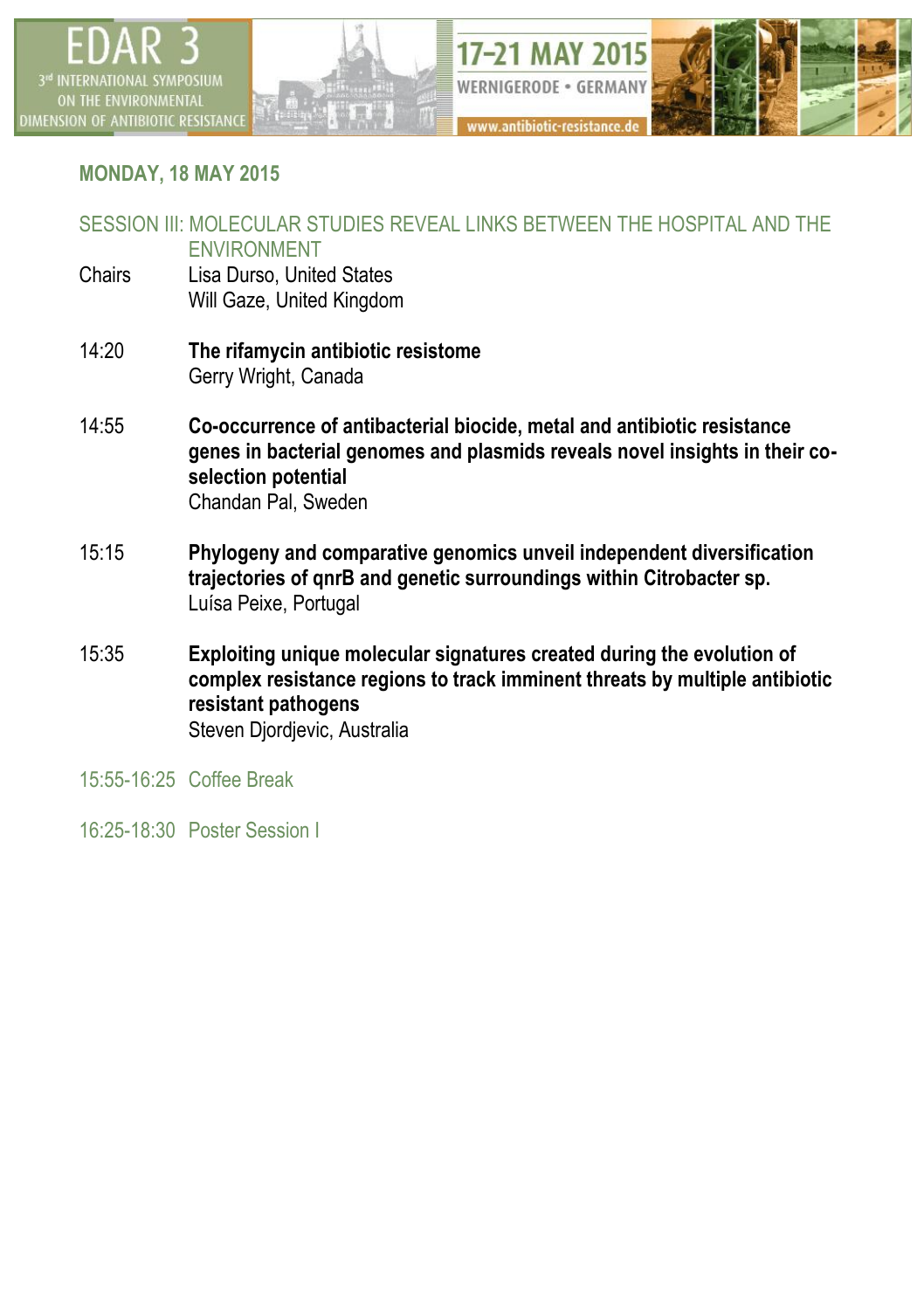

### **TUESDAY, 19 MAY 2015**

### SESSION IV: FATE AND EFFECTS OF ANTIBIOTICS IN THE AGRO-ECOSYSTEM

- Chair Kristian Koefoed Brandt, Denmark
- 08:30 **Antibiotic resistance gene discovery in the swine intestinal microbiome** Heather Allen, United States
- 09:05 **Manure fertilization increases resident antibiotic-resistant bacteria in soil** Nikolina Udikovic-Kolic, Croatia
- 09:25 **Antibiotic resistance gene concentrations in agroecosystems following beef manure or poultry litter deposition** Kimberly Cook, United States
- 09:45 **Fate and effects of veterinary medicines in soil** Jan Siemens, Germany

### 10:20-10:50 Coffee Break

# SESSION IV continued<br>Chair Kimberly (

- Kimberly Cook, United States
- 10:50 **Antibiotics in plant agriculture** Fiona Walsh, Ireland
- 11:25 **Antibiotic resistant bacteria from livestock husbandry are released with biogas plant digestate into the environment** Stefanie P. Glaeser, Germany
- 11:45 **Metals as co-selective agents in soil bacterial communities** Kristian Koefoed Brandt, Denmark
- 12:05 **Transport of antibiotics in wastewater irrigated soil columns and their relation with the increase of resistance genes** Kathia Lueneberg, Mexico

12:25-13:25 Lunch Break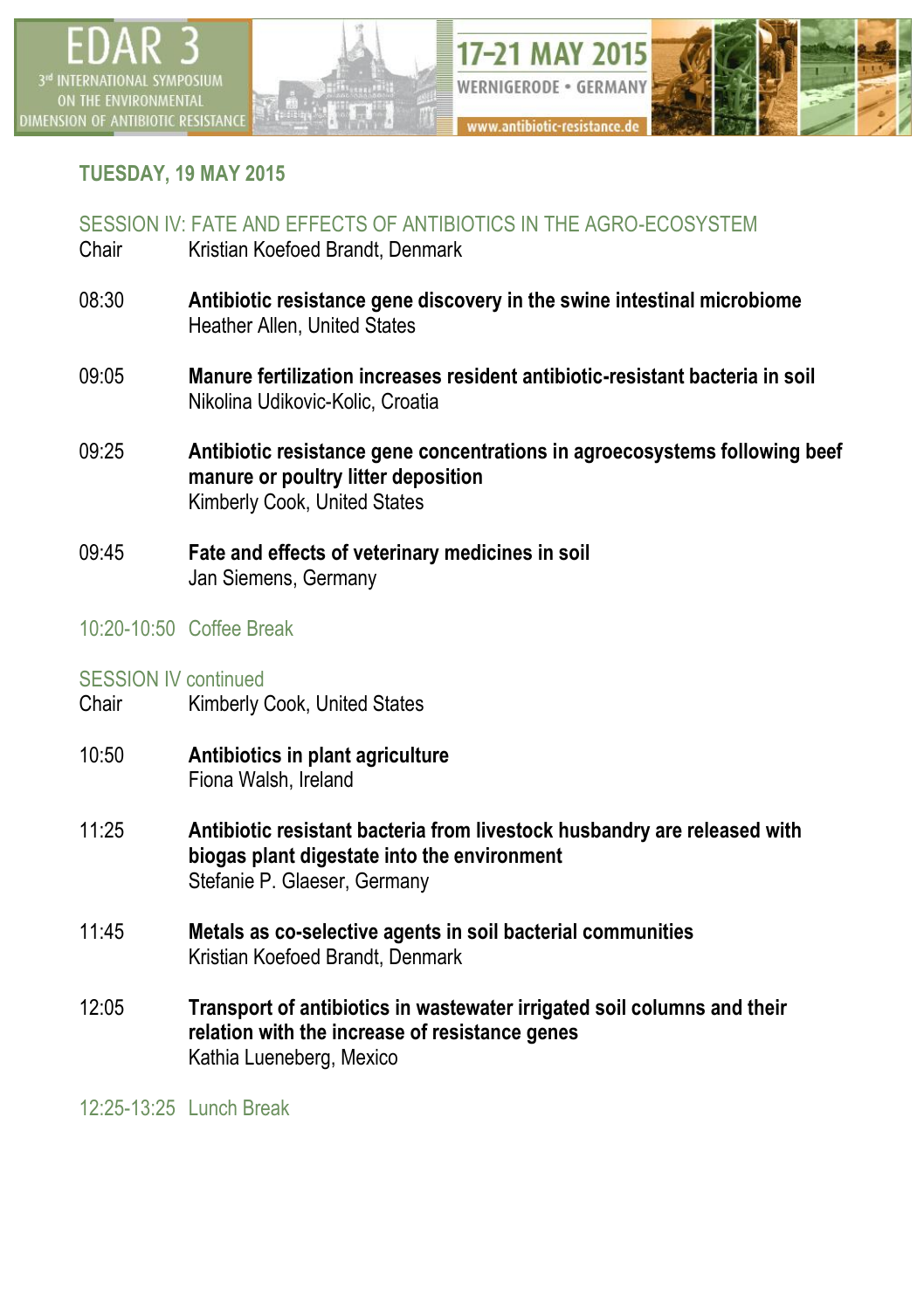



# **TUESDAY, 19 MAY 2015**

### SESSION IV continued

- Chair Pascal Simonet, France
- 13:25 **Resistance and mobilome of fresh produce – the missing link** Ed Topp, Canada
- 14:00 **Antibiotics resistance genes and resistant bacteria within an ecoagricultural system** Hong Chen, China
- 14:20 **The role of wildlife in disseminating antibiotic-resistant bacteria to and from livestock facilities** Alan B.Franklin, United States
- 14:40 **Antibiotic resistance genes in manure-amended soil and vegetables at harvest** Min Qiao, China
- 15:00-15:30 Coffee Break
- 15:30-17:30 Poster session II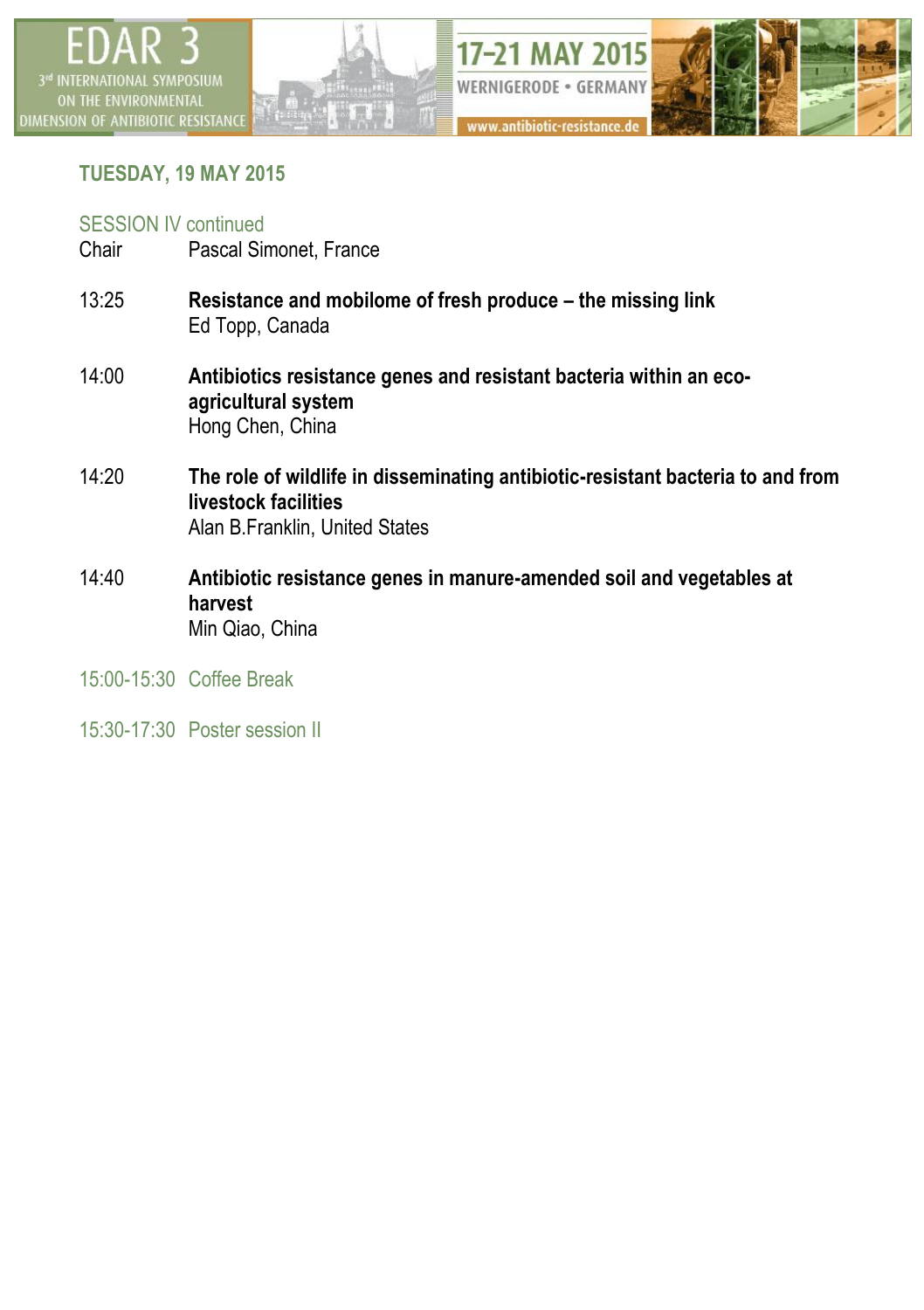



# **WEDNESDAY, 20 MAY 2015**

SESSION V: DISSEMINATION OF ANTIBIOTICS AND ANTIBIOTIC RESISTANCE GENES THROUGH AQUATIC ECOSYSTEMS/ SEWAGE TREATMENT PLANTS

- Chair Kaare Nielsen, Norway
- 08:30 **The contribution of the mobilome in the dissemination of antibiotic resistance in rivers, sediments and farm slurries** Elizabeth Wellington, United Kingdom
- 09:05 **Exploring plasmid-based dissemination of antibiotic resistance genes in environmental matrices** Xavier Bellanger, France
- 09:25 **Distribution and fate of antibiotic resistance bacteria and genes in enhanced anaerobic digestion of sewage sludge with microwave pretreatment** Juan Tong, China
- 09:45 **Transferable antibiotic resistance in rivers and estuaries** Isabel Henriques, Portugal
- 10:20-10:50 Coffee Break
- 10:50 **Antibiotic resistance genes in urbanizing watershed** Yong-Guan Zhu, China
- 11:25 **Multidrug-resistant human-associated bacteria from wastewater treatment plants and their receiving waters – Gulf of Gdańsk, Baltic Sea (Poland).** Ewa Kotlarska, Poland
- 11:45 **Determining the minimal selective concentrations of antibacterial agents in complex aquatic bacterial communities** Sara Lundström, Sweden
- 12:05 **Antibiotic resistance genes in sewage and related water environment** Tong Zhang, China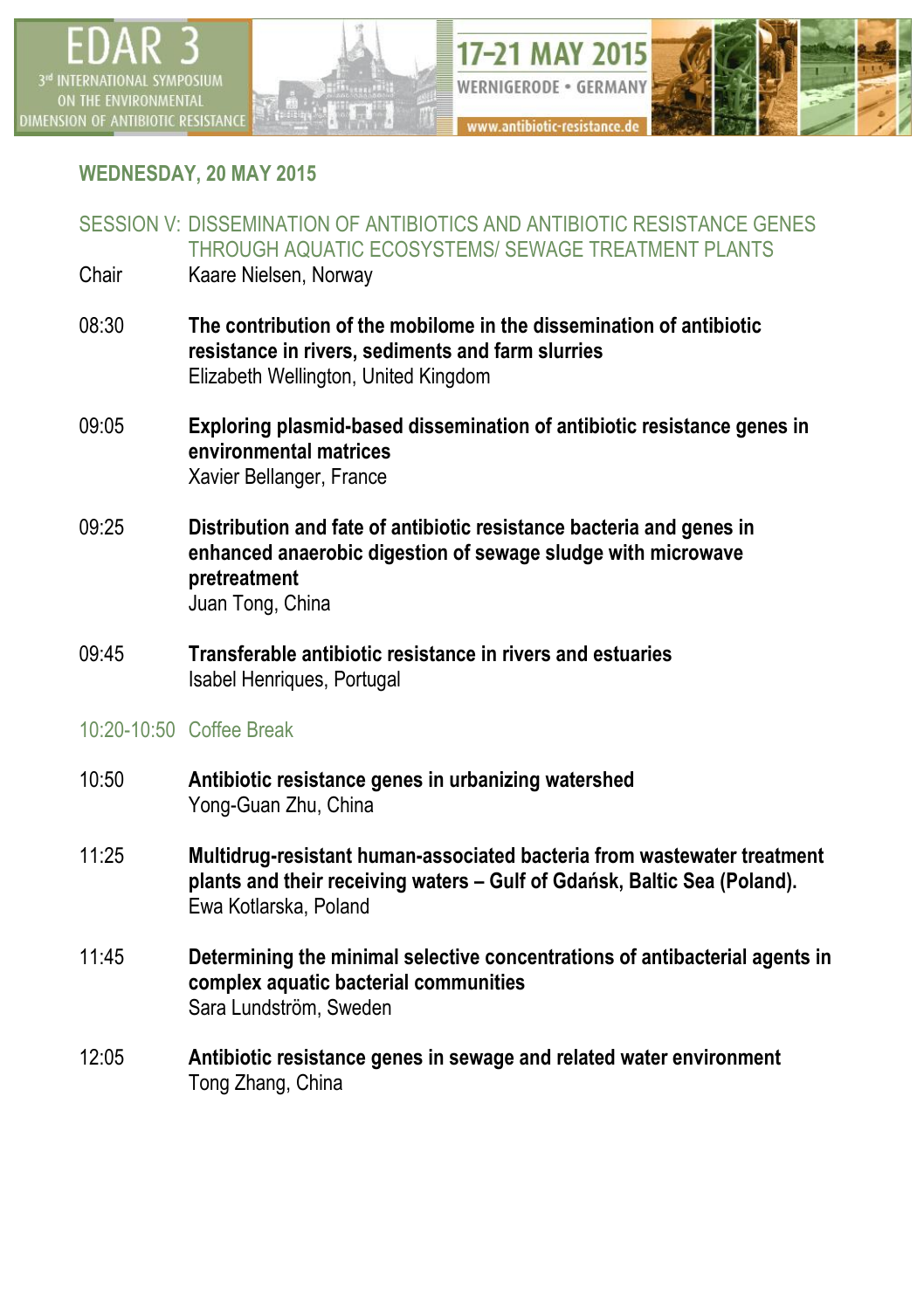



# **WEDNESDAY, 20 MAY 2015**

### 12:40-13:40 Lunch Break

### SESSION V continued

Chair Helmut Bürgmann, Switzerland

- 13:40 **Wastewater irrigation increases abundance of antibiotic resistance genes and potentially harmful Gammaproteobacteria in soils from Mezquital Valley, Mexico** Elisabeth Grohmann, Germany
- 14:15 **Overview of meropenem and zinc resistance in biofilms: Rotating tubular reactors and river sediments in the River Tyne** Catherine Hands, United Kingdom
- 14:35 **Antibiotic resistance in Pristine Red Sea Brine Pools** Ali H A Elbehery, Egypt
- 14:55 **Persistence of resistance genes in sewage canalization networks of metropolitan areas: relationship between antibiotic selective pressure and antibiotic resistance genes** Thomas Berendonk, Germany

### 15:15-15:45 Coffee Break

- 15:45 **Environmental pollution from antibiotic manufacturing creates hotspots for resistance development** Joakim Larsson, Sweden
- 16:20 **Microbial metabolic capabilities including antimicrobial biosynthesis during water infiltration revealed by metagenomic and transcriptomic analyses** Jörg Drewes, Germany
- 16:40 **Exploring the effects of anthropogenic pollution on the environmental resistome of rivers and agricultural soils in Central Mexico using microbiological and genomic approaches** Pablo Vinuesa, Mexico
- 17:00 **Temporal dynamics and source-to-tap connectivity in a surface-water fed drinking water distribution system** Helmut Bürgmann, Switzerland